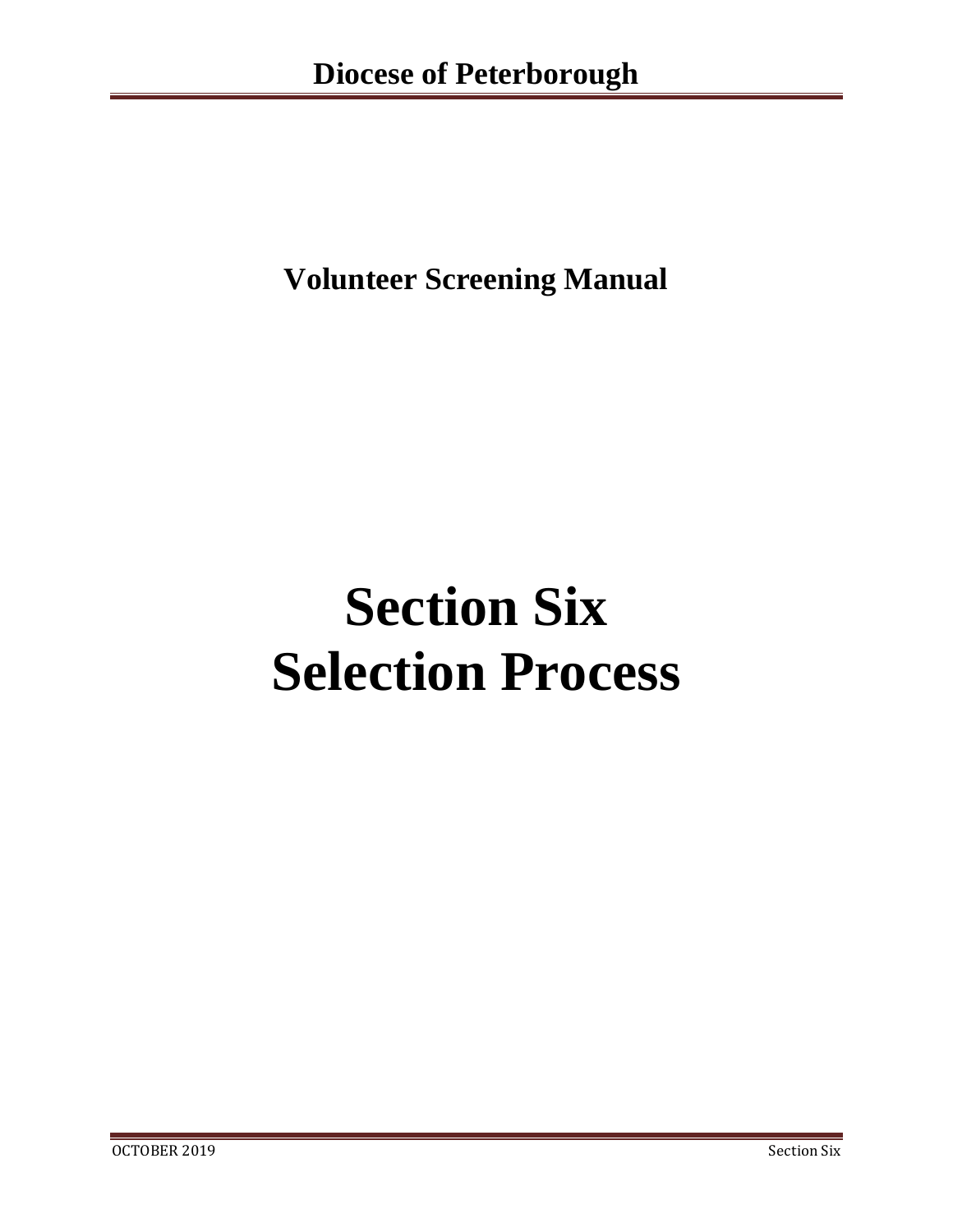# **SECTION SIX: SELECTION PROCESS**

#### **Step Four: Forms**

A Volunteer Information Form is to be completed for all ministry positions. The completion of this form is intended to ensure that adequate records are kept. This form collects such basic information as the individual's name, address, phone number, and any previous experience, as a volunteer. This form provides the screening committee with the necessary permissions, when required to conduct reference checks and police record checks. For low risk positions, only basic information is to be recorded.

For low risk positions, the ministry leader or coordinator is responsible for providing the volunteer with a position description and for the distribution and collection of the Volunteer Information Form 1010 page 1 and page 4 of the Volunteer Agreement. This form is then to be given to the pastor or the Parish Screening Committee and is to be kept in a confidential file.

For medium and high risk positions, the pastor or the Parish Screening Committee is responsible for providing the volunteer with a position description and for the distribution and collection of the Volunteer Information Form 1010 and page 2, References. This form is to be kept in a confidential file. Members of the screening committee are then to follow up by conducting an interview, completing the reference checks and, when applicable, completing a police records check, page 3. In order to ensure that all the information has been gathered a checklist is provided on page 3 of the Volunteer Information Form 1010.

## **Summary**

- A Volunteer Information Form (pages 1&4) is to be completed by all regular volunteers in low risk positions (excluding special event volunteers or occasional volunteers).
- A Volunteer Information Form (pages 1/2/4), a Reference Form, Consent for Reference Checks Form and the Volunteer Agreement are to be completed by all regular volunteers in medium risk positions.
- Volunteer Information Form (pages 1-4), a Reference Form, Consent for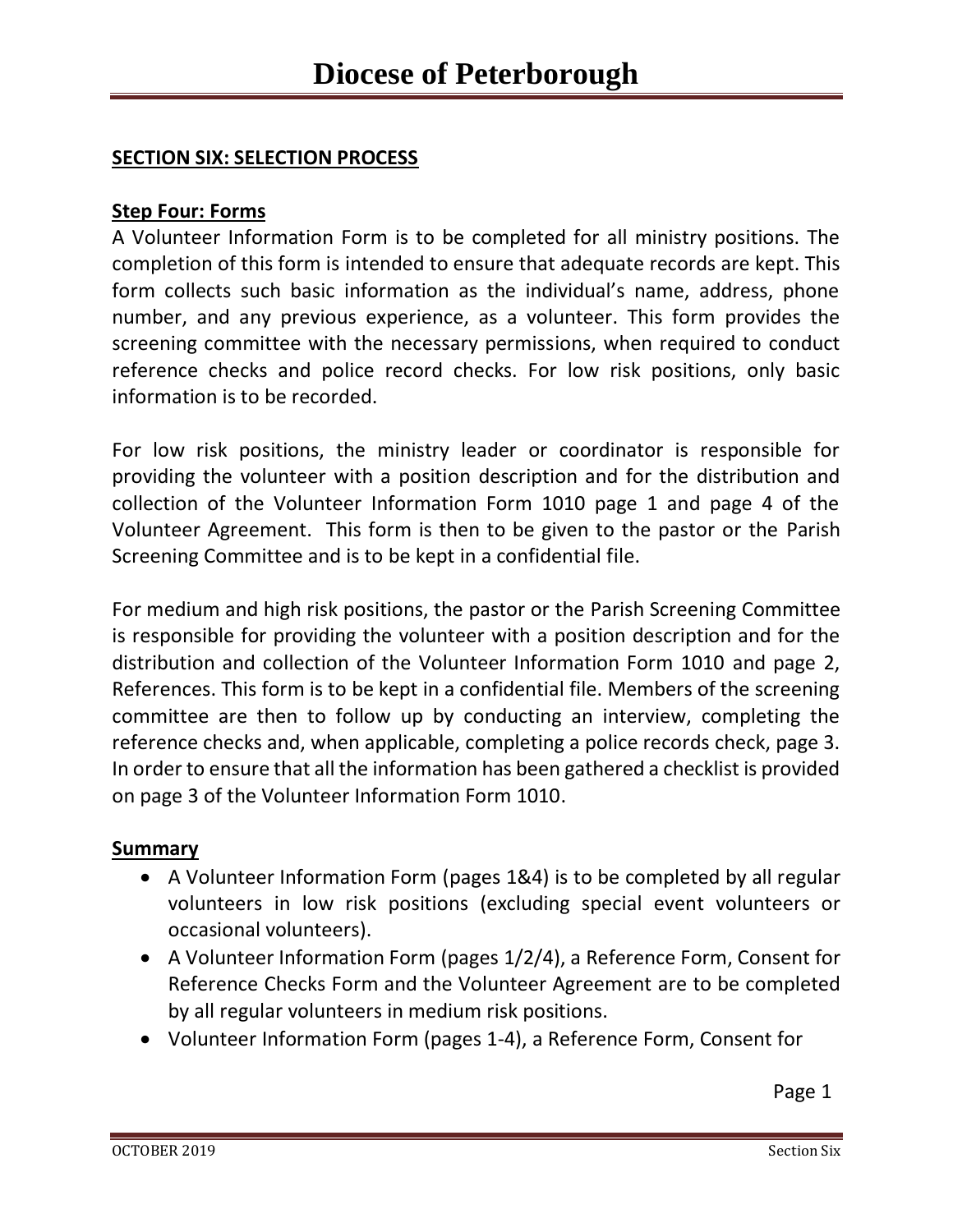• Reference Checks Form, Volunteer Agreement and Consent for Police Records Check Form are to be completed by all regular volunteers in high risk positions.

## **Step Five: Interviews**

The interview is an extremely important step in the screening process. The interview provides an opportunity to talk to the potential volunteer about his or her background, talents, skills, interests and availability. The interview also provides an opportunity to explore any doubts that may arise about a person's suitability for a given ministry. An interview helps to determine the suitability of the volunteer for a particular ministry. During the interview, the responsibilities and the expectations of the medium or high-risk position are to be outlined. *Be well prepared in order to be thorough and make the best use of time. An interview need not be long or difficult.*

Instructions regarding interviews (to be conducted by at least two people):

- establish a safe environment, free of distractions and interruptions
- explain briefly the reason for the interview
- explain the interview process to the applicant and inform the applicant that notes are being taken
- describe the ministry and its expectations using the position description
- document the applicant's responses and keep them on file

```
(Form1030/1040/1050/1060).
```
• ask all applicants the same basic questions to maintain consistency.

Interview questions are to encourage responses that help to evaluate:

- relevant work or volunteer related experiences
- ability to work with others
- integrity
- suitability
- initiative and judgment.

The interview is to include questions directly related to risk concerns; such an individual's attitude and interpersonal style with regard to children or vulnerable adults.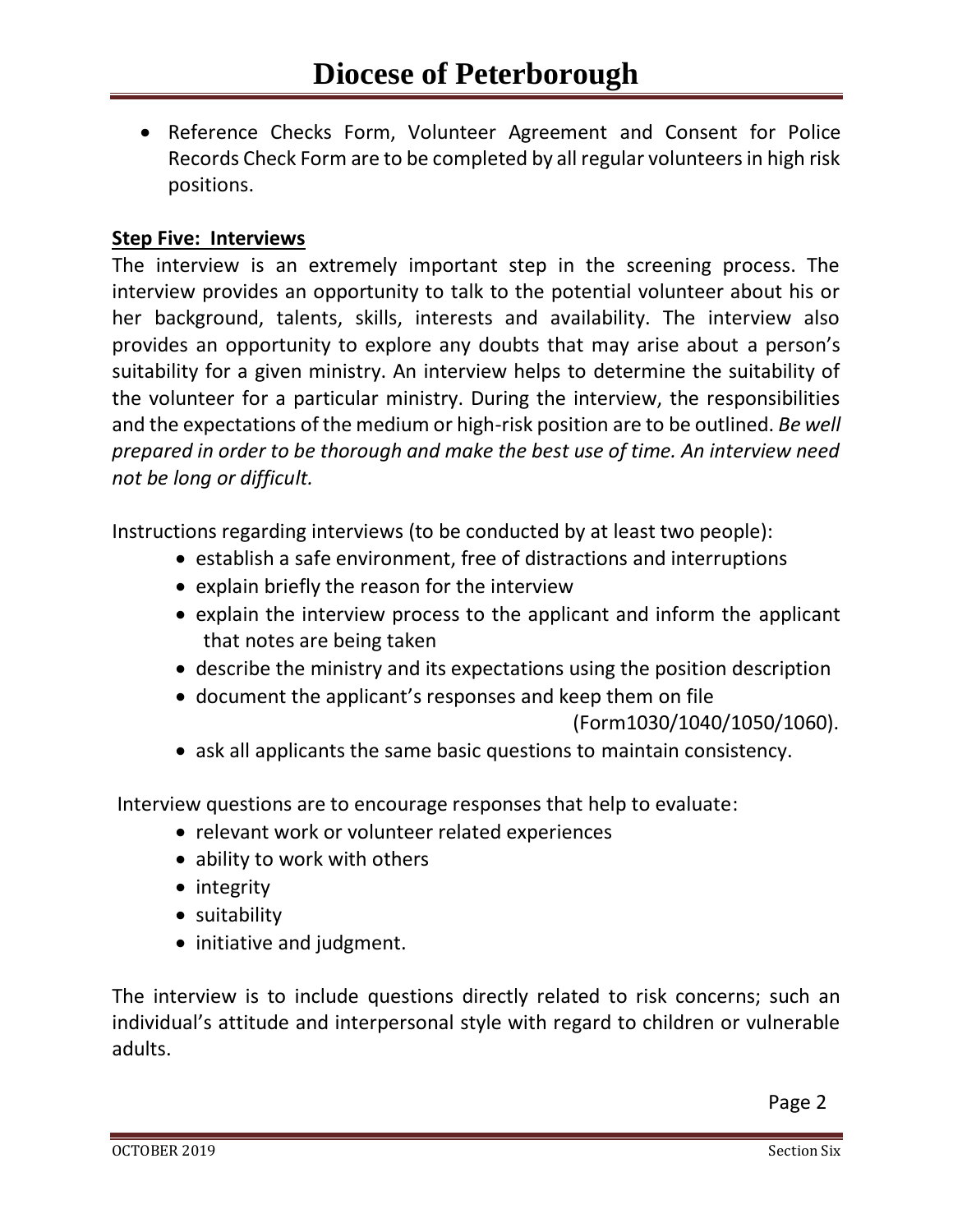# **Summary**

- An interview provides important information about the applicant and provides an applicant with an understanding of the responsibilities and expectations of a particular ministry.
- Interviews are required for all medium and high-risk positions.

# **Step Six: Reference Checks**

Reference checks are to be conducted for all those who volunteer in medium and high-risk positions. Before proceeding, obtain the written permission of the applicant. References may provide further information about the background and skills of the applicant as well as an outside opinion on the suitability of the person for ministry. Reference checks may be the most effective screening step that is undertaken during the screening process. No exceptions are to be made.

# **Instructions regarding Reference Checks:**

- obtain a signed release form before proceeding (see Volunteer Information Form 1010, page 2.)
- ask the applicant to notify the reference that his or her name has been given as a reference
- initiate the conversation with a brief introduction and explain the reason for the inquiry
- verify that the person being addressed is the one whose name is presented as a reference
- upon mentioning the name of the applicant, listen carefully to the tone of the response
- inform the reference that their responses will not be made available to the volunteer

without their consent

- ask the person if he or she is in a confidential setting and is able to speak freely
- describe the ministry position
- ask open-ended questions that require more than a one word response
- maintain a written record of the interview using the record of reference check form

(Form 1020) and save this information in the applicant's confidential file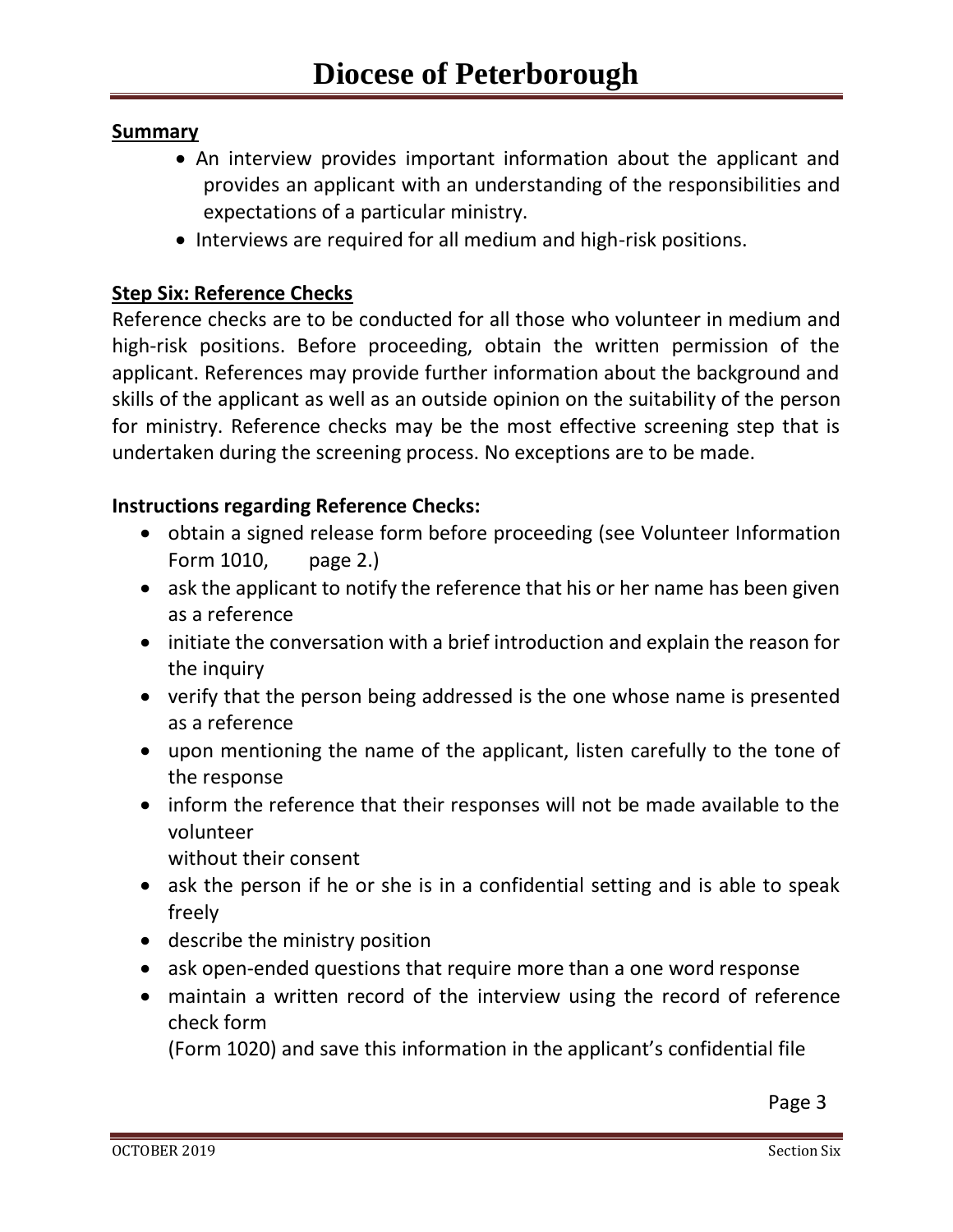- conduct more than one reference check in order to obtain a broader perspective
- the reference question form can be mailed to the reference with instructions to return it to the screening committee
- the information a reference supplies is not to be shared with the volunteer without the

permission of the reference.

## **Summary**

- All medium and high-risk positions require reference checks.
- Obtain written permission of the applicant before proceeding with a reference check.
- Reference checks provide an important source of information about an applicant.

## **Step Seven: Police Records Checks**

A Police Records Check is required for all positions deemed high risk. Only the applicant, the pastor and the screening committee may access the information obtained from a Police Records Check.

# **The parish shall keep a copy of the Enhanced Police Information Check (EPIC). The Enhanced Police Information Check (EPIC) is to be kept in a separate envelope within the volunteer's file.**

If an Enhanced Police Information Check (EPIC) is read as NOT CLEAR the Diocesan Screening Committee will request that the volunteer obtain a Police Records Check from their local police department. The volunteer must present a recent (within 60 days) original Police Records Check to the Volunteer Screening Committee. The Volunteer Screening Committee will consult with the pastor before the volunteer is accepted into a position.

The limitations of Police Records Check include:

- reliable only up to the day conducted (a very recent conviction may not be cited)
- time lags arise when sending records from one country to another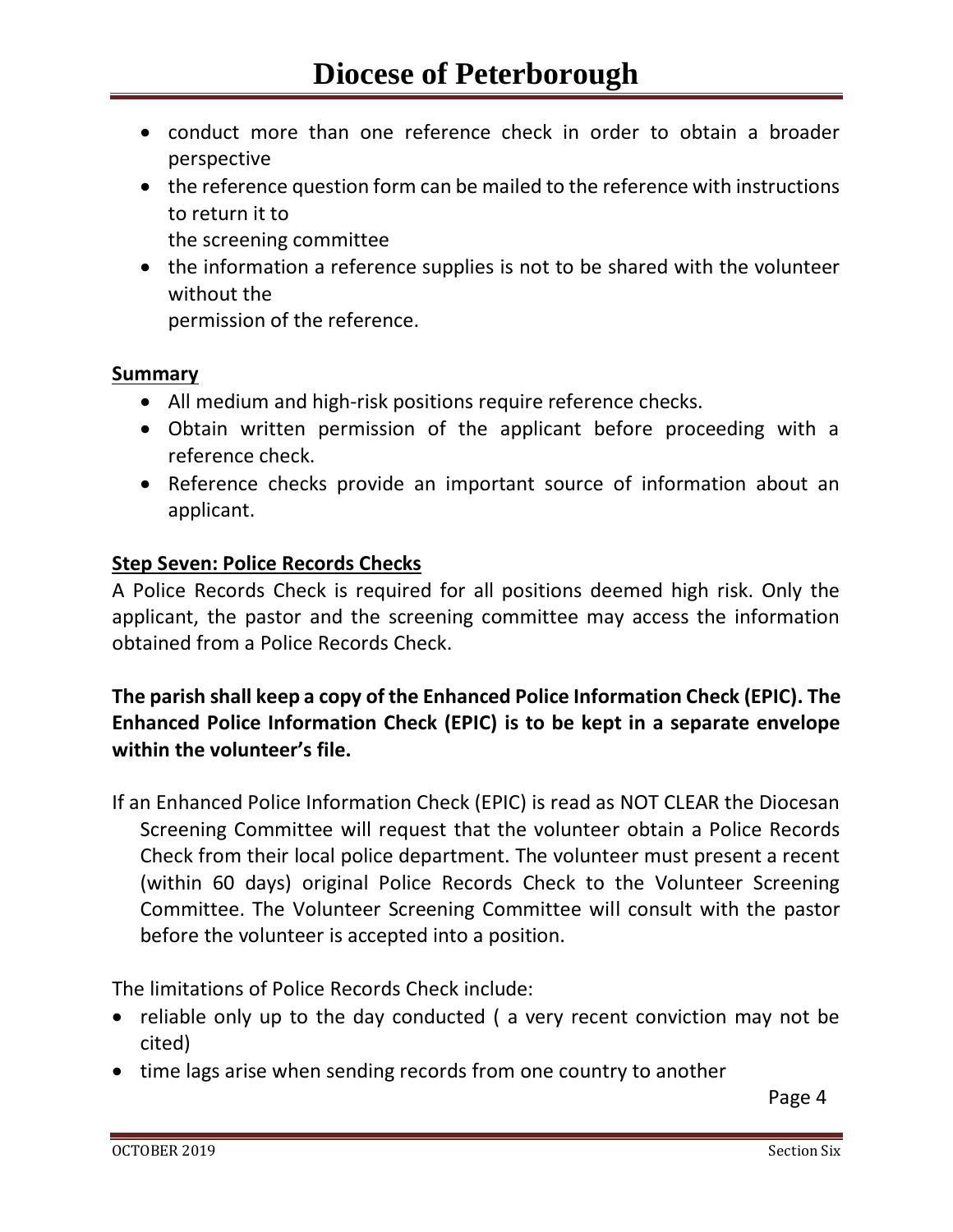- the individual may use an alias
- the individual may have obtained a pardon with such information no longer appearing in the person's file
- the information may not be available if a conviction occurred while an individual was a youth and within the scope of the Young Offenders Act

## **Summary**

- All volunteers in high risk positions are required to provide an Enhanced Police Information Check (EPIC).
- The pastor is to determine whether or not an individual with a conviction may serve as a

volunteer.

# **Record Keeping and Confidentiality**

A volunteer has the right to know and to expect that the sharing of personal information remains confidential. All information gathered either in writing or verbally must always be kept in the strictest confidence. Only the applicant, the pastor and the parish screening committee members are to have access to the information gathered for the purpose of screening. A volunteer may examine his or her own file when arrangements have been with the screening committee and may insert documentation of his or her own. The only information not available to the volunteer is the Reference Check. These can only be made available with the permission of the reference. If the volunteer makes a request to see his or her file, the Reference Check Forms are to be removed first. The file remains the property of the parish and Diocese.

A volunteer's file is to be kept in a secured filing system and is to include the following documents:

- Volunteer Information Form
- Interview notes
- Reference Check Forms or letters
- Police Records Check in a sealed envelope
- Screening checklist Volunteer Screening Form (page 3)
- Supervision and evaluation notes

**Page 5** Page 5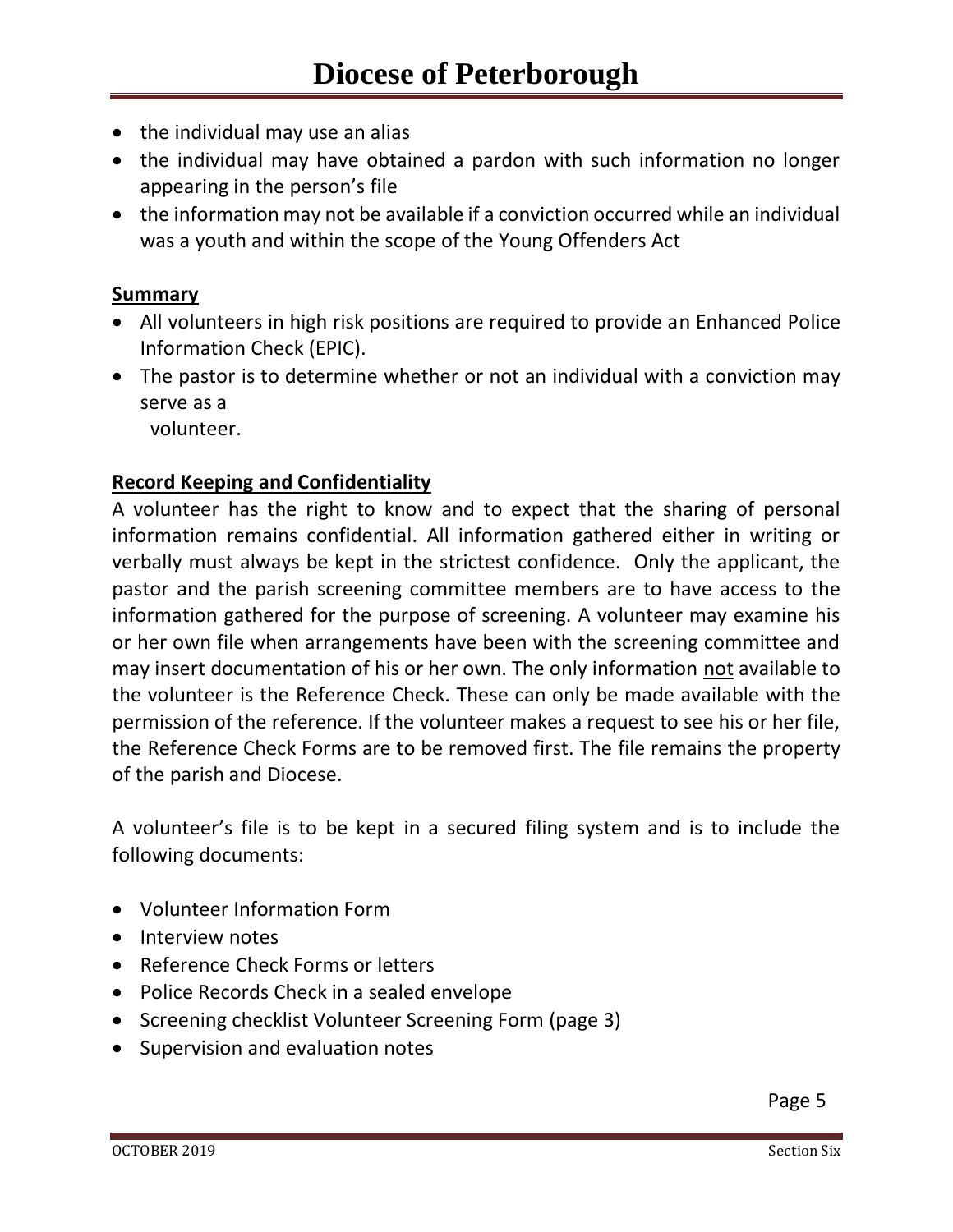Additional information may include:

- Letters of praise/awards
- Certificates of training
- Performance evaluations
- Information submitted by the volunteer

# **Summary**

- Information about volunteers is to be held in confidence.
- Files are to be kept secure and updated annually while a volunteer is in a ministry position.
- Files of volunteers that have ceased in ministry are to be pulled from the active files, dated and stored in and inactive file.

# **Guidelines for Not Selecting Applicants**

# **Grounds for not selecting applicants for a volunteer position include**:

- inability to fulfil the time commitment of the position
- lack of skills and qualifications required as outlined in the position description
- the pastor or a screening committee has information that would prevent the applicant from participating, such as a negative interview and/or several negative responses from the reference checks
- the applicant has information on their Police Records Check directly relevant to the position to which they have applied
- the applicant refuses to participate in the screening process.

The information that a volunteer has not been selected must never be made public. If there is any uncertainty about not selecting a volunteer, the pastor makes the final decision.

# **Notifying unsuccessful volunteer applicants**

• When the screening committee believes that a volunteer is not suitable for a ministry position, they must report their findings to the pastor and provide him with all relevant information.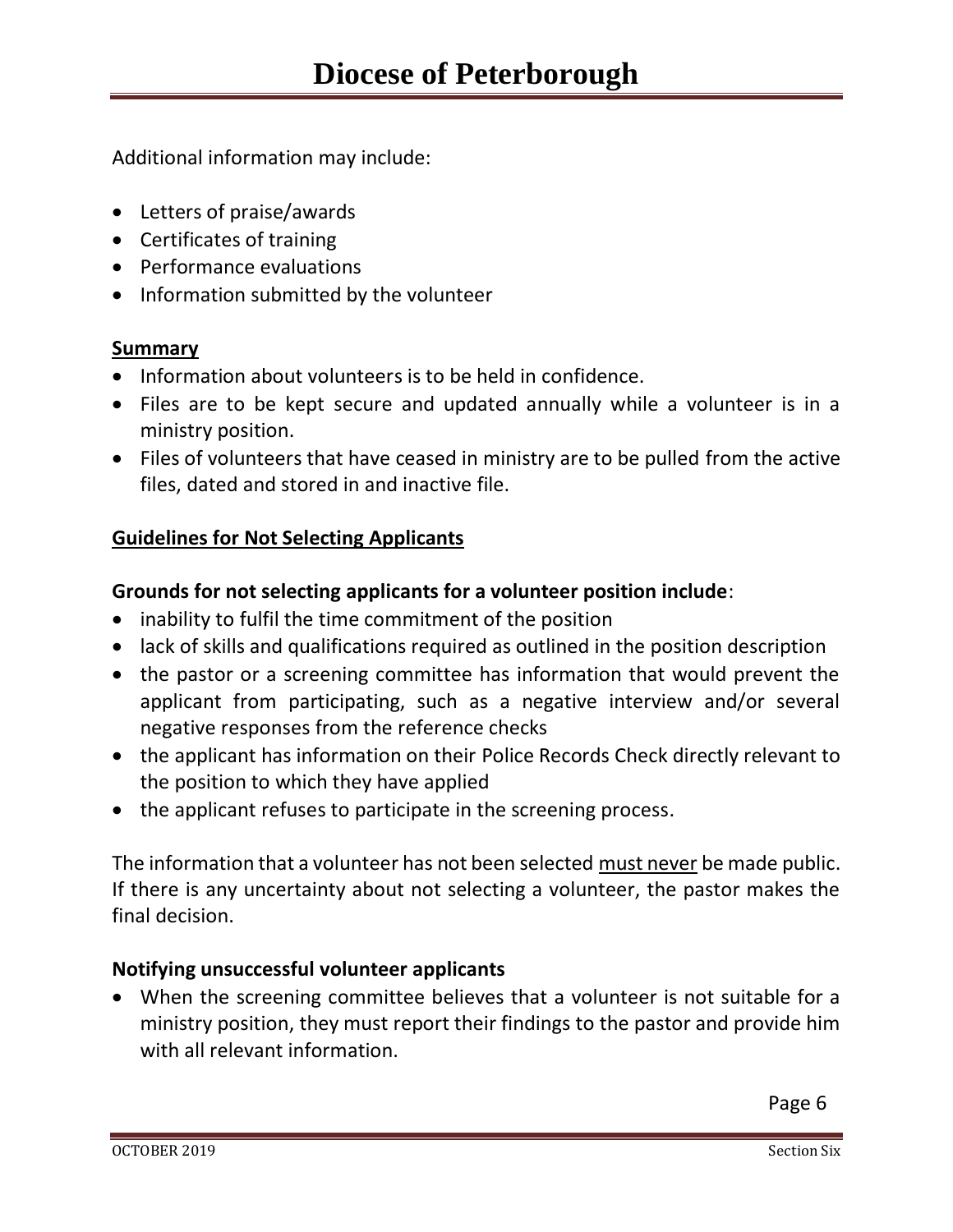- Prior to calling each unsuccessful applicant, review the applicant's file for their positive qualifications as well as those areas that need further development. Whenever possible suggest an alternate position, for which they may wish to volunteer.
- Either the applicant or the pastor or the screening committee will inform the ministry leader that he or she will not be volunteering. The ministry leader is not to be told of the details. This information is confidential.

## **Criteria for Removing a Current Volunteer**

- The volunteer poses a danger or threat to the well being of other volunteers or to the person whom he or she ministers.
- The volunteer is under the influence of drugs or alcohol while performing his or her duties.
- The volunteer is deemed unsuitable for a position from information acquired through a Police Records Check.
- The volunteer has stolen or damaged property, misused funds, equipment or materials.
- The volunteer is unreliable or incapable of performing his or her duties.
- The volunteer has disregarded the policies and procedures of his or her position.
- The volunteer refuses to submit to screening procedures, either initially or ongoing.

## **Procedure for Reassigning or removing a Current Volunteer**

The removal of a current volunteer is only to be done as a last resort, when all other appropriate measures have been exhausted. The pastor is to speak in person to the volunteer. The primary emphasis when reassigning or removing a volunteer is based on the requirements of the ministry, for example: the ministry is not suited to your skills, gifts or talents.

• The pastor meets with the volunteer to discuss the problem and places a record of the discussion in the volunteer's file.